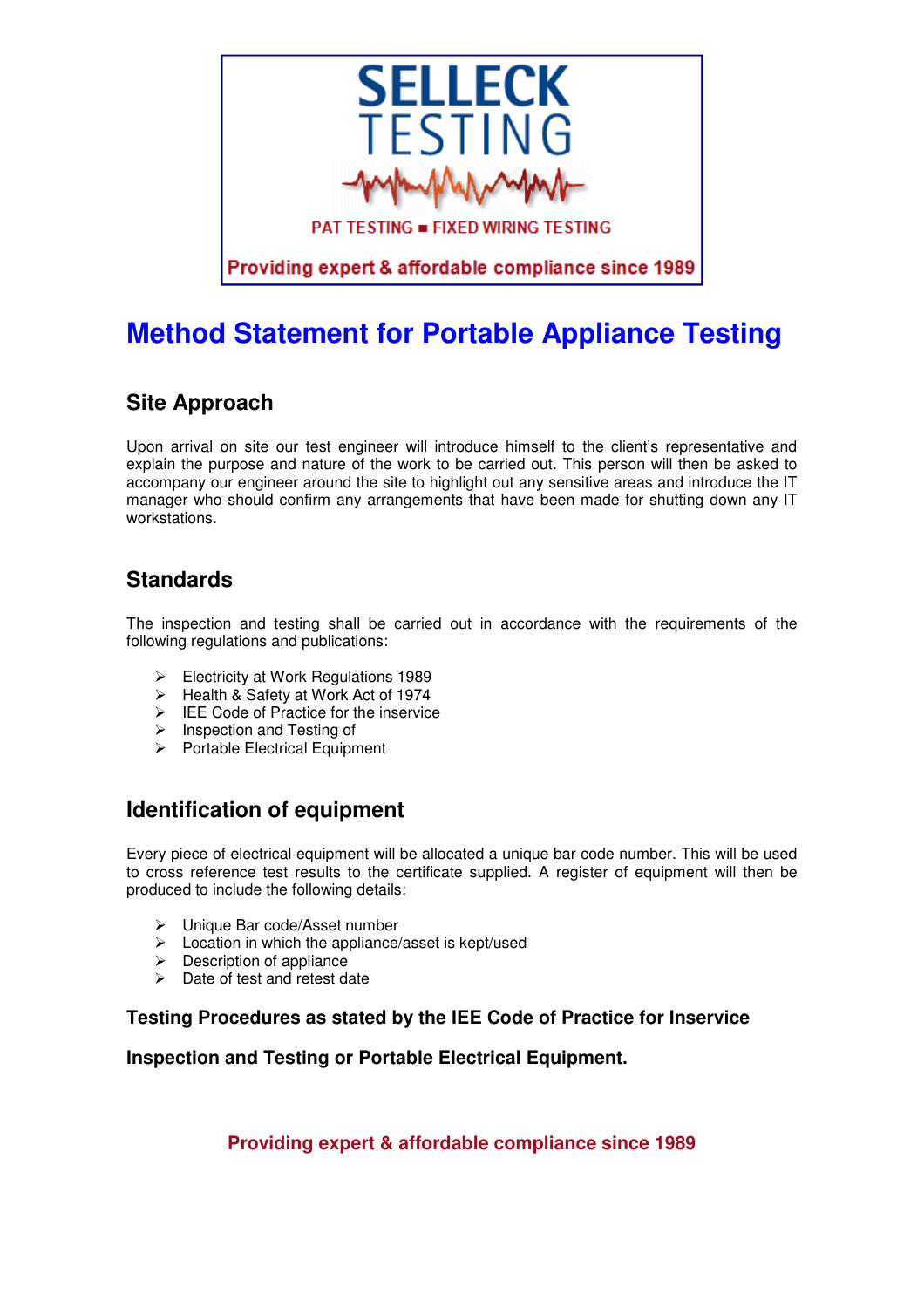

### **Visual Inspection**

A visual inspection of the appliance shall be carried out prior to any testing. The inspection includes the following:

- $\triangleright$  Socket Outlet is there any evidence of overheating, cracks or damage?
- $\triangleright$  Plug is the flexible cable secure, are the pins insulated, is it free from cracks, or damage and signs of overheating?
- $\triangleright$  Flex is in good condition, free from cuts, fraying or damage?
- $\triangleright$  Appliance does it work?
- $\triangleright$  Is it free from damage?
- $\triangleright$  Can it be used safely?

In addition, the visual inspection will check that the means of disconnection from the mains supply is also readily accessible and that wherever possible, flexible cords are positioned so that they do not present a hazard.

All minor faults identified during the visual inspection, such as incorrectly rated fuses, damaged 13amp plugs, loose connections will be rectified prior to the testing procedure.

#### **(Where any appliance cannot be isolated from the mains supply, a thorough external visual inspection will be carried out)**

### **Testing**

Subject to a satisfactory visual inspection, the following sequences of test are carried out.

- $\triangleright$  Earth continuity Class 1 appliances only
- $\triangleright$  Insulation resistance (where appropriate)
- Operation/load test
- $\triangleright$  Earth leakage test

## **Labelling**

A sample of the labels we use is provided below. Any FAILED appliances are taken out of service and are immediately brought to the attention of the client representative on site.

**Providing expert & affordable compliance since 1989**